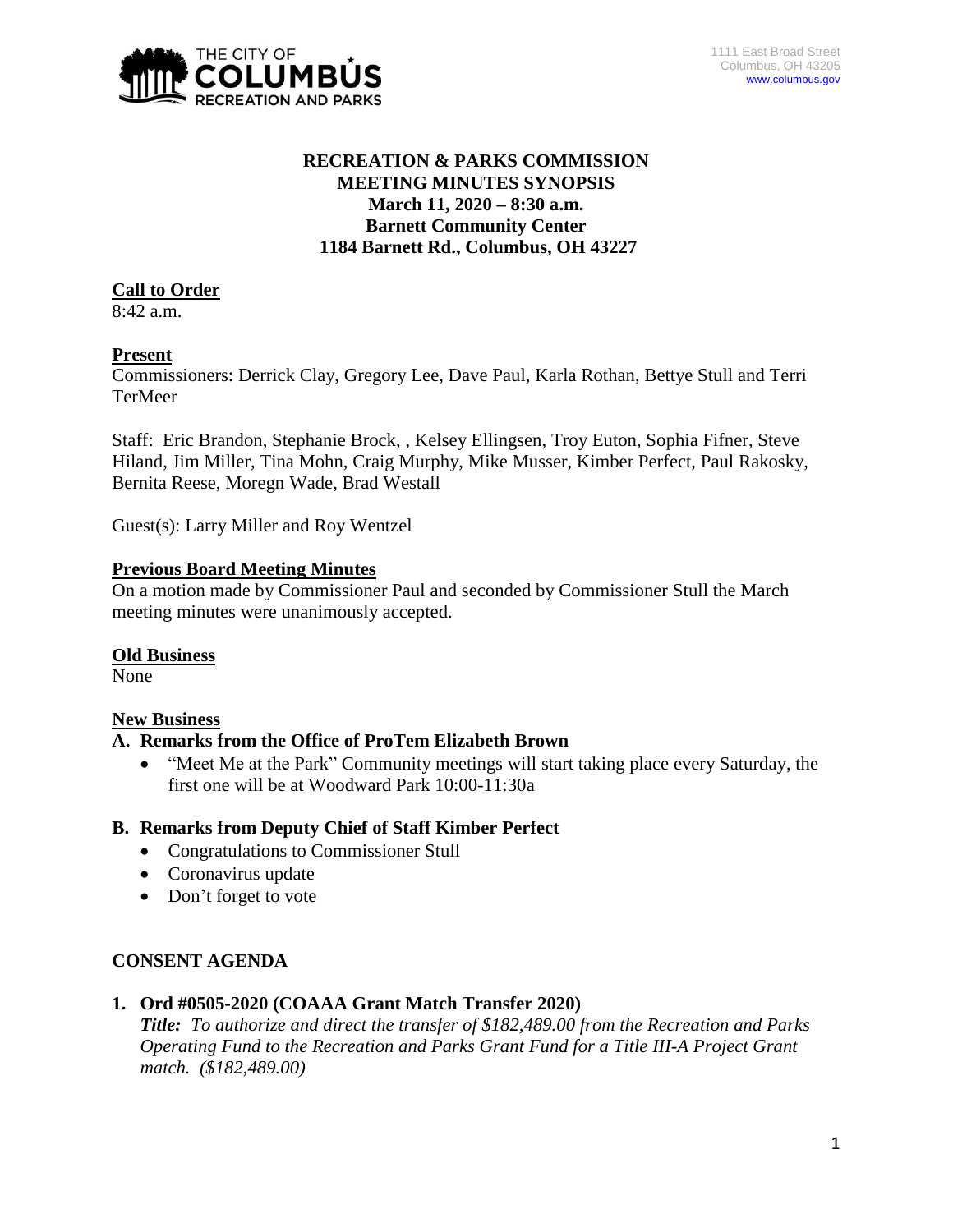

### **2. Ord #0610-2020 (Golf Aerator 2020)**

*Title: To authorize the Director of the Finance and Management to enter into a contract with Baker Vehicle Systems for the purchase of One (1) Aerator for the Department of Recreation and Parks - Golf Section; to authorize the expenditure of \$21,167.00 from the Recreation and Parks Department Fund; and to declare an emergency. (\$21,167.00)*

### **3. Ord #0611-2020 (King Arts Complex Operating Support 2020)**

*Title: To authorize and direct the Director of Recreation and Parks to enter into an agreement with the Community Arts Project, Inc., DBA, The King Arts Complex, to provide financial support toward community arts programming, facility operations and maintenance; to authorize the expenditure of \$125,000.00 from the Recreation and Parks Operating Fund; and to declare an emergency. (\$125,000.00)*

### **4. Ord #0618-2020 (Franklin Park Conservatory Operating Support 2020)**

*Title: To authorize and direct the Director of Recreation and Parks to enter into an agreement with the Community Arts Project, Inc., DBA, The King Arts Complex, to provide financial support toward community arts programming, facility operations and maintenance; to authorize the expenditure of \$125,000.00 from the Recreation and Parks Operating Fund; and to declare an emergency. (\$125,000.00)*

#### **5. Ord #0656-2020 (Recreation and Parks Fitness Equipment Auditors Certificate)**

*Title: To authorize the expenditure of \$40,000.00 from the Recreation and Parks Operating and Permanent Improvement Fund; to authorize the Director of Finance and Management to associate all General Budget Reservations resulting from this ordinance with the appropriate UTC Purchase Agreements for fitness equipment; to establish an auditor's certificate in the amount of \$40,000.00 for the purchase of various fitness equipment; to authorize the transfer of \$20,000.00 between projects within the Recreation and Parks Permanent Improvement Fund; to amend the 2019 Capital Improvements Budget; and to declare an emergency. (\$40,000.00)*

#### **6. Ord #0680-2020 (Class Acts 2020)**

*Title: To authorize and direct the Director of Recreation and Parks to enter into an agreement with the Community Arts Project, Inc., DBA, The King Arts Complex, to provide financial support toward community arts programming, facility operations and maintenance; to authorize the expenditure of \$125,000.00 from the Recreation and Parks Operating Fund; and to declare an emergency. (\$125,000.00)*

On a motion made by Commissioner Rothan and seconded by Commissioner Clay the Commission unanimously approved the Consent Agenda.

#### **ADMINISTRATION AGENDA**

#### **7. Ord #0622-2020 (Shelter House Renovations 2019)**

*Title: To authorize the Director of Recreation and Parks to enter in contract with Triad Architects to provide Design and Constructions services for the 2019 Shelter House*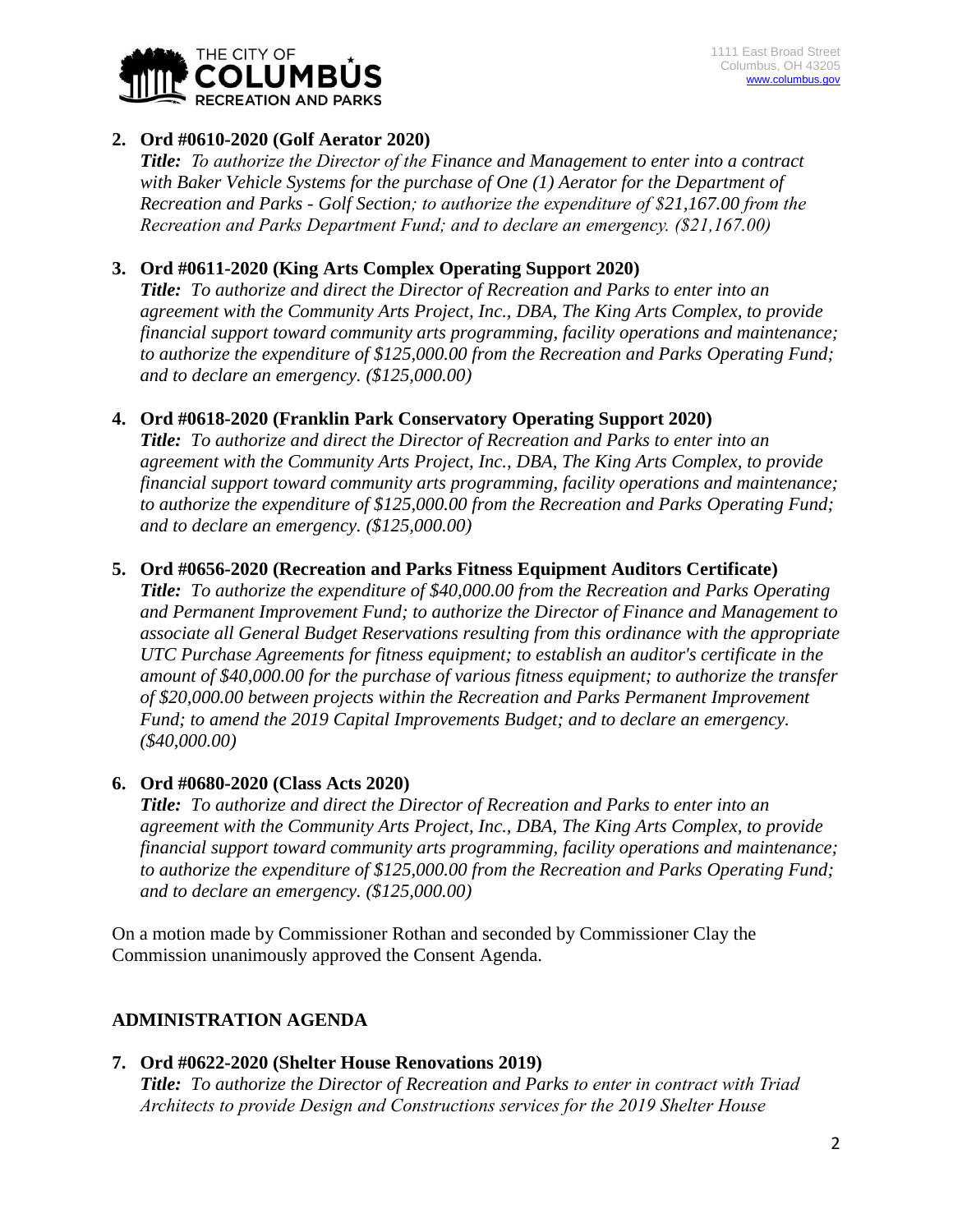

*Renovations at Goodale and Northbank Shelters; to authorize the expenditure of \$137,545.00 from the Recreation and Parks Voted Bond Fund; and to declare an emergency. (\$137,545.00)*

## **8. Ord #00624-2020 (Phillips Sanitary Easement)**

*Title: To authorize and direct the Director of Recreation and Parks Department, to grant a temporary (0.112 AC) sanitary sewer easement and a permanent (0.210 AC) easement through Upper Albany West Parkland, Franklin County Tax Parcel No. 010-277286, to Phillips Farm, LLC, an Ohio limited liability Company, ("Phillips); and to declare an emergency.*

## **9. Ord #0623-2020 (Goodale Fountain Construction Modification)**

*Title To authorize and direct the Recreation and Parks Department to modify an existing contract with Righter Company (Ord. 1577-2019) for the repair of a storm sewer overflow drain line for the pond at Goodale Park; to authorize an expenditure of \$83,500.00 from the Recreation and Parks Voted Bond Fund; and to declare an emergency. (\$83,500.00)*

## **10. Ord #0625-2020 (Dysart Run Protection Project)**

*Title: To authorize and direct the City Attorney to spend the funds to acquire in good faith certain fee simple title and lesser real estate located in the vicinity of East Broad Street and Waggoner Road. A previous ordinance (2334-2019) authorized the Director of Recreation and Parks to accept and appropriate a grant from Ohio Public Works Commission Clean Ohio Fund towards the acquisition costs; and to declare an emergency.*

## **11. Ord #0626-2020 (Olentangy Trail – Harrison Park Connector)**

*Title: To authorize and direct the Recreation and Parks Department Director to enter into contract with Strand Associates to provide engineering services for the Olentangy Trail: Harrison Park Connector -and to authorize an expenditure of \$170,976.00 from the Recreation and Parks Voted Bond Fund and to declare an emergency. (\$170,976.00)*

## **12. Ord #0638-2020 (Roof Renovation Construction 2019 Modification)**

*Title: To authorize and direct the Recreation and Parks Department Director to modify an existing contract with General Maintenance and Engineering Company (Ord. 1578-2019) for the repair and replacement of the roof at Sullivant Gardens; to authorize an expenditure of \$150,000.00 from the Recreation and Parks Voted Bond Fund; and to declare an emergency. (\$150,000.00)*

On a motion made by Commissioner Paul and seconded by Commissioner TerMeer the Commission unanimously approved the Administration Agenda.

#### **CRPD Strategic Plan Review**

 Craig Murphy reviewed the Recreation & Parks Strategic Plan with the Commission (Document can be sent to Commission if requested)

#### **CRP Foundation Update**

Office space was gifted at Jefferson Ave.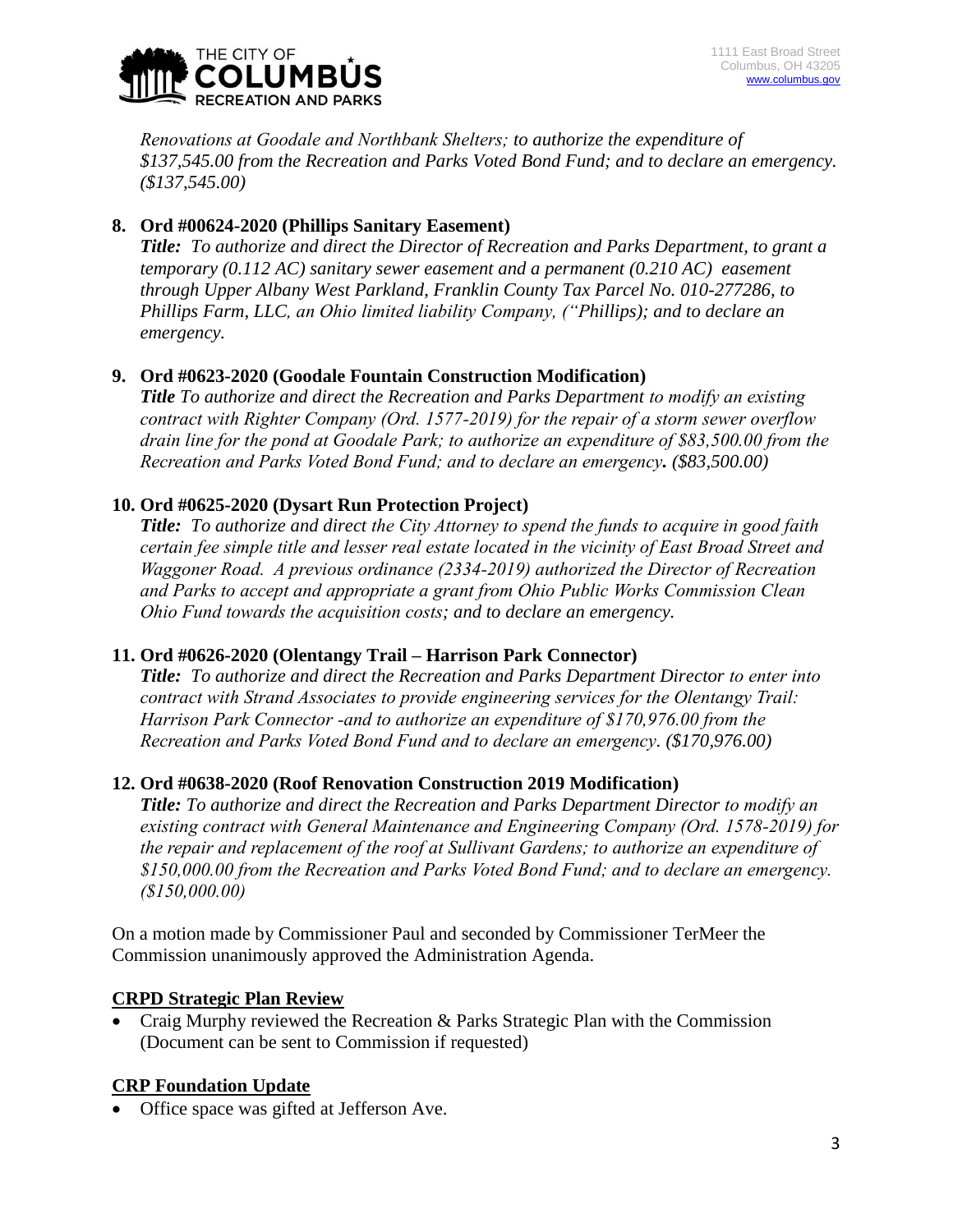

- Board members are still being confirmed
- An Engagement list has been created

## **Division Updates**

- Community Relations, Community Relations Chief Sophia Fifner
	- *o* Prepping for Arbor Day events
	- *o* PLAY Golf Outing update
- Parks Maintenance & Operations, Assistant Director Troy Euton
	- *o* Seasonal hiring
	- *o* West Case Road property
		- April mowing will start
		- Contacts are being with residents and complexes regarding entry paths
	- Recreation & Program Services, Assistant Director Bernita Reese
		- *o* Basketball tournaments start this week
		- *o* CAC Todd Camp has an exhibit
		- *o* Softball season started in March
		- *o* Therapeutic Team upcoming events
		- *o* Met with Holton Community
- Youth & Family Development, Assistant Director Eric Brandon
	- *o* Food Service Manager update and upcoming food collaboration
	- *o* APPS Staffing
		- 156 preferred internal requests for APPS youth staff
		- "Penelope" new tracking system being used
	- *o* Rapid Resource Program
		- Bus passes were given by COTA  $(4,500)$  day passes)

# **Director's Comments**

- COVID-19 Update
	- *o* Currently following precautionary standards given by City & State Leaders

## **Commission Comments**

- Commissioner Lee me with the members of the CRPD Executive Leadership Team individually
	- *o* Commission visibility
	- *o* Functional engagement within the department
	- *o* Bi-laws
	- *o* Financial assessment of legislation
	- *o* Departments interaction/community engagement
- Commissioner TerMeer
	- *o* Urban Forestry Meeting; positive meeting with a good number of attendees

## **Public Comments**

- Mr. Wentzel
	- *o* "Use Sheet" be passed out for West Case Road
	- *o* "National Night Out" at West Case Road in August